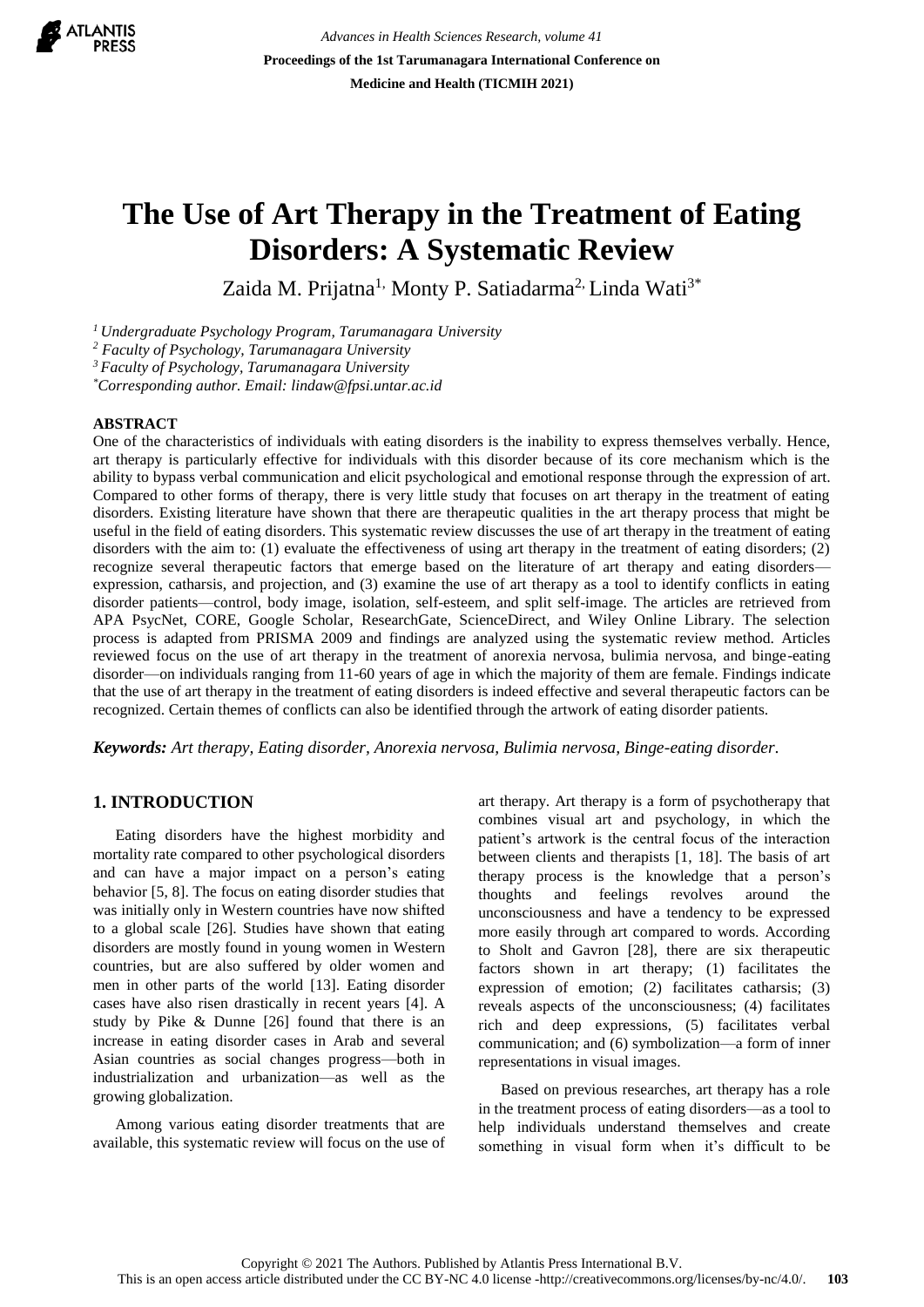explained verbally. This is due to one of the characteristics of individuals with eating disorders—the inability to express emotions into words, especially in identifying and explaining feelings—that is in accordance to the central mechanism of art therapy; the ability to bypass verbal barriers, such as intellectualization, can and directly triggers psychological and emotional responses [6, 9, 25]. Studies have also shown that art therapy can be used to explore the psychopathology of eating disorders [1]. During art therapy treatment, conflicts are often illustrated in the artwork of clients with eating disorders. Hence, art therapy can be used to indicate any personality conflicts underlying eating disorders through the artwork [7]. Three types of eating disorders are recorded in the research that discusses the use of art therapy in the treatment; those are: anorexia nervosa (AN), bulimia nervosa (BN), and binge-eating disorder (BED).

Art therapy does not rely on verbal interaction in the therapy, hence why it is appropriate to use in the treatment of anorexia nervosa in which it helps client express unconscious materials without activating any defense mechanism (Rubin, Schaverien, in [27]). This approach is useful especially for clients with anorexia nervosa who often have difficulties recognizing personal boundaries, both physically and psychologically (Lunn, in [1]). Existing literatures about the pathology and treatment of anorexia nervosa focus on client's inability to be autonomous (Woodhead, in [1]). The nonverbal aspect of art therapy also helps in terms of opposition and defense mechanism. In many cases, clients with anorexia nervosa oppose various forms of therapy; with this artistic process in art therapy, clients are given an opportunity to convey their internal feelings into concrete form, much like the use of food in eating disorders [17]. Schaverian (in [27]) mentioned that the use of drawings can mediate between the internal world and the external world, just like how food can be considered a negotiator and mediator of client's internal and external world.

The aims of this research are to summarize existing literature on the use of art therapy in the treatment of eating disorders and to evaluate the effectiveness of art therapy in the treatment of eating disorders by: (1) recognizing the therapeutic effects of art therapy in the treatment of eating disorders, and (2) identifying conflicts reflected in the artwork of individuals with eating disorders.

## *Theoretical Framework*

## *Art Therapy*

American Art Therapy Association in [29] defined art therapy as a mental health profession where client facilitated by the therapist—uses art materials, creative process, and artwork to explore their feelings and resolve emotional conflicts, raise self-awareness, manage behaviors and addictions, improve social skills, raise their orientation of reality, reduce anxiety, and raise self-esteem. Art therapy can also be defined as a form of psychotherapy where the client's artwork is the central focus of interaction between client and therapist, who facilitates the therapy process through the making of art and verbal communication with therapist—as a modality to help individual express their thoughts, feelings, ideas, and problems verbally—and is an interdisciplinary of visual art and psychology [1, 18, 21].

There are three concepts by Freud and Jung that influenced the psychoanalytic approach in art therapy, which are (1) transference; (2) spontaneous expression; and (3) amplification and active imagination. Transference can be defined as feelings that resulted from the unconscious projections of the client to the therapist. This projection—which originates from repressed or unresolved situations in a person's life—is considered the main focus of the therapy; the treatment's effectiveness depends on accurate analysis of the projection.

According to Naumburg [23], transference happens in the art therapy process—where there are exchanges in art as well as verbally—and client starts to have an emotional connection not just with the therapist but with the expression of art that they have created. Rubin in [12], supported the concept of transference in art therapy, but emphasized that this could be expressed differently compared to traditional psychoanalytic. Spontaneous expression is a form of nondirective artmaking; clients are asked to draw, paint, or create anything they desire, and freely choose the type of art materials they wish to use. Like free association, the purpose of spontaneous art expression is to help client express their problems as freely as possible [21]. One of the most common method used as a catalyst to spontaneous expression is the "scribble technique" (Cane, Naumburg, in [21]). Amplification itself is an analytic approach which derives from the dream interpretation method developed by Jung—where drawings or motives in dreams are amplified, clarified, and given a meaningful context by comparing them with myths, folklores, or religious tales. Based on this process, a drawing cannot be interpreted by the content alone; the symbol represented by the content has to be considered, and given a meaningful context [21].

#### *Eating Disorders*

#### DSM-5 [2] defined eating disorders as:

"…characterized by a persistent disturbance of eating or eating-related behavior that results in the altered consumption or absorption of food and that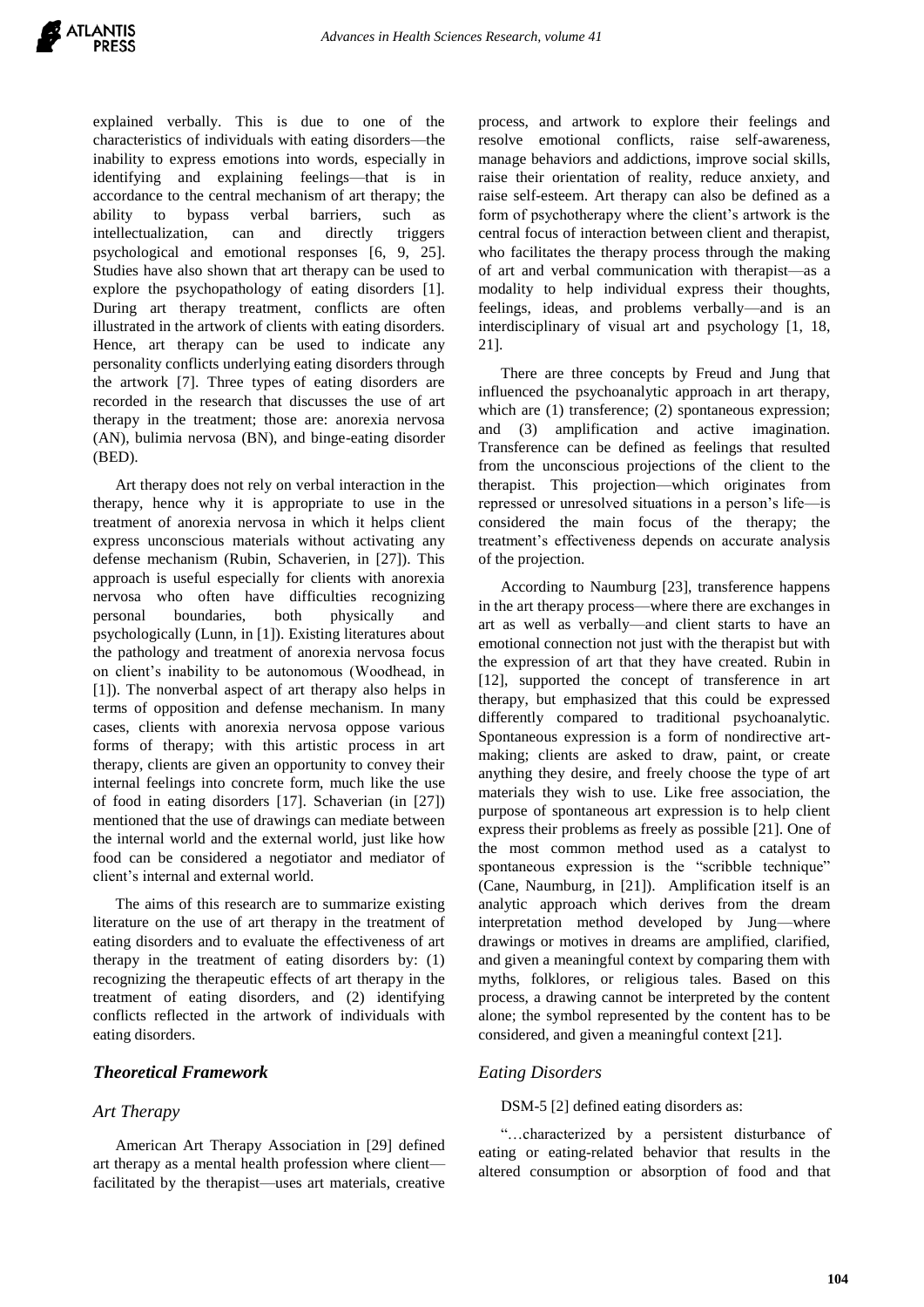significantly impairs physical health or psychosocial functioning."

In DSM-5, eating disorders such as anorexia nervosa, bulimia nervosa, and binge-eating disorder are classified differently, but almost every individual that fulfils the criteria of either one of these disorders "migrate" between disorders. Eating disorders can be defined as a psychiatric disorder related to abnormal eating behaviors; which are maladaptive behaviors done in an effort to control body shape and weight—and affect how an individual perceives their body shape [31]. Eating disorders that are commonly discussed in literatures are anorexia nervosa, bulimia nervosa, and binge-eating disorders. Fairburn [10] defined eating disorders as continuous disordered eating behaviors or behaviors aimed to control body weight.

# **2. METHOD**

There are four criteria of inclusion used in this study; the first criteria are any case studies, quantitative, and qualitative researches. The second criteria are researches that specifically discuss the use of expressive art therapy and contain forms of visual art media (such as drawing and painting). The third criteria are researches that focus on three types of eating disorders—anorexia nervosa, bulimia nervosa, and binge-eating disorders. The last criteria are researches that use art therapy as their main therapy. Individuals with eating disorders in the researches reviewed in this article range between the ages of 11-60 years and the majority of them were women. 13 articles were found to have fit the criteria of inclusion—published between the year 1980 to 2017.

Literatures used in this review were taken from several international databases, but the majority were retrieved from Google Scholar. Other databases used were APA PsycNet, CORE, ERIC, JAMA Network, ResearchGate, ScienceDirect, and Wiley Online Library. Articles used in this review were published in English. No publication date was specified, as the purpose of this study was to review as many articles as possible. After screening the articles based on the inclusion criteria, 13 articles were found to be used in this article.

The selection process of references used in this research was adapted from PRISMA 2009 (Preferred Reporting Items for Systematic Reviews and Meta-Analysis).

#### *Procedure*

The keywords "art therapy" and "eating disorders" were broadly used in the first database—Google Scholar—as separate keywords, and then combined together. The search results for both keywords were 143,000 hits. The keywords "expressive art" and "treatment" were also added in the search. 89 articles were taken from Google Scholar. The second database used was APA Psycnet. 94 articles were found and three were used in the article. The next database was CORE. Only one article from the search result in CORE was used in the research. ResearchGate was the next database used. 100 articles were found after the search process—only 10 were retrieved for the research. A search in ScienceDirect resulted with 6,699 hits with only two articles taken from the search result. The next database used was Wiley Online Library. After typing down the keywords, the search resulted with 9,618 hits, but four articles were retrieved. ERIC and JAMA Network did not show relevant articles when the keywords were used. The total gathered from every database search were 109 articles.

109 articles were listed down and screened based on titles and abstracts to determined relevant articles based on the criteria of inclusion. 95 articles were excluded because they did not fit the criteria of inclusion. The number of articles that passed the screening process was 14. The articles were then read in full according to the criteria of inclusion of this research. One article was then removed in this stage because it did not fit the criteria of inclusion. There were 13 articles that met the criteria of inclusion—published between the year 1980 to 2017. Participants in all 13 articles ranged between 11-60 years of age, in which the majority were women.

All 13 articles were included in this research. Each research findings were extracted and analyzed.

| Author(s)                            | Design                              |     |
|--------------------------------------|-------------------------------------|-----|
| Acharya, et al. (1995)               | Case Study                          |     |
| Anzules, et al. (2007)               | Quantitative & Qualitative Research |     |
| Crowl (1980)                         | Case Study                          |     |
| Diamond-Raab & Orrell-Valente (2002) | Case Study                          |     |
| Jeong & Kim (2006)                   | Case Study                          |     |
| Johnson & Parkinson (1999)           | Case Study                          |     |
| Lock, et al. (2018)                  | <b>Ouantitative Research</b>        |     |
| Luzzatto (1994)                      | Case Study Analysis                 |     |
| Naitove (1986)                       | Case Study                          |     |
| Rehavia-Hanauer (2003)               | Qualitative Research                |     |
| Sporild & Bonsaksen (2014)           | Case Study                          |     |
| Thaler, et al. (2017)                | Quantitative Research               | 105 |
|                                      |                                     |     |

Wolf, et al. (1985) Case Study

**Table 1.** 13 Articles included in the review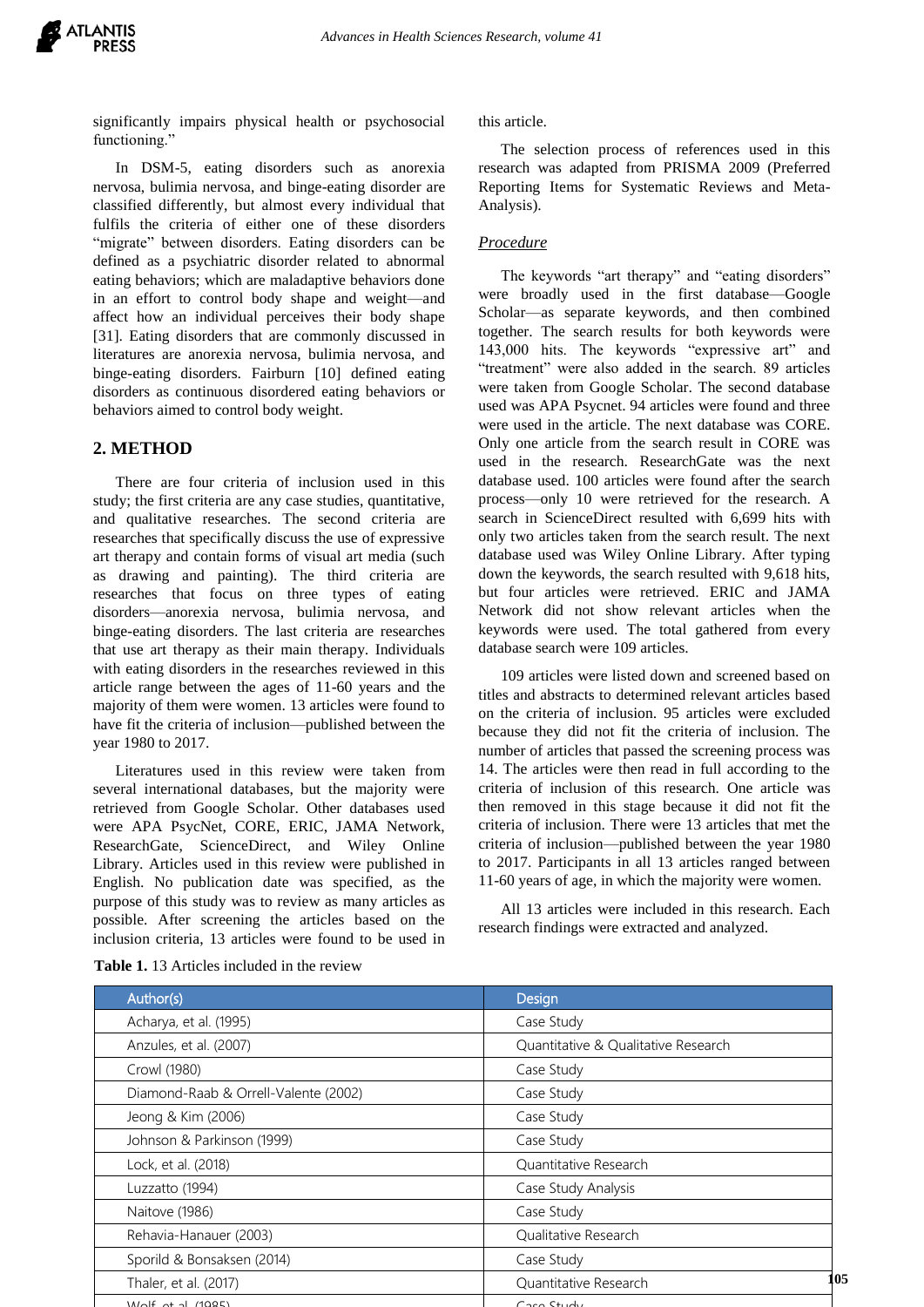

#### **3. FINDINGS**

Analysis of all 13 articles indicated that art therapy is effective to use in the treatment of eating disorders. There are therapeutic effects from the use of art therapy in the treatment of eating disorders, which were: (1) expression; (2) catharsis; and (3) projection. Furthermore, certain themes of conflicts often emerge in the artwork of clients with eating disorders. Those conflicts are identified as: (1) control; (2) body image; (3) isolation; (4) self-esteem; and (5) split self-image.

## *Therapeutic Effects*

The review of literature showed that there were therapeutic factors underlying the use of art therapy in the treatment of eating disorders [3, 9, 15, 16, 19, 20, 27, 30, 32, 33]. The therapeutic factors that commonly appeared were: (1) expression; (2) catharsis; and (3) projection.

#### *Expression*

Individuals with eating disorders find it difficult to express themselves verbally [9], and the use of art therapy can help in the process of self-expression [16, 27]. It is because art therapy does not depend on verbal interaction to keep the therapy going, which gives individuals a chance to express their thoughts and internal components of the unconsciousness without activating their defense mechanism [27]. Researches showed that art therapy used in clients with eating disorders could become a tool to facilitate their freedom in expressing themselves through expressive drawing and self-exploration—which automatically boosts the client's ego development [1, 3, 8].

The creative expression shown by clients with eating disorders gives them a means to indirectly express themselves in a non-threatening and controlled manner [3, 33]—in accordance to Bruch in [33], who regards artworks as tools to gain self-awareness. Researches have shown that art therapy can be used to examine various aspects of eating disorders using creativity and is harmless for the clients [1, 3]. Group art therapy could also help members in expressing themselves and each member of the group uses a more emotional verbal language compared to the language they use on a dayto-day basis [1, 16, 30]. A case study by Sporild and Bonsaksen [30] showed that the use of symbols in group art therapy had an important role in individual's selfexpression—certain topics or feelings were often difficult to be expressed verbally, but the artwork created by one person could be used as a reflection for other members and prompt discussions about feelings that are difficult to be expressed. Apart from having a therapeutic effect from self-expression, the ability to express their feelings to other people in group therapy

could be useful for the self-esteem in clients with eating disorders.

Art therapy is reported to be more effective, especially for individuals who have difficulties with traditional verbal-based therapies [11]. Several studies showed that art therapy could be used in clients with eating disorders as a bridge to verbal therapy and help increase their verbal capabilities if combined or done simultaneously with verbal psychotherapy; using creativity and free expression, individuals with eating disorders could gain access to verbal expression [3, 33]. Feelings, behavior, and concepts could be formulized and symbolized in art before being shown verbally [33]. This is in line with what Naumburg [23] concludes; that when an individual showed their inner experiences through projective drawings, their verbal communication would automatically be more articulated.

## *Catharsis*

Catharsis is a form of free expression from a person's emotion [30]. According to a study by Jeong and Kim [15], the process of art-making in art therapy could be useful for clients with anorexia nervosa to express their emotions in a cathartic way and in a safe place. A case study by Naitove [22] showed that clients with anorexia nervosa experienced catharsis when releasing buried emotions through art therapy. Luzzatto [20] elaborated in her case study that artwork shown by clients during art therapy could be considered their way of communicating a feeling of being a victim in front of a "persecutor" and the therapist fully accept and validate this feeling; often times there would be surprising elements felt by client and this in itself could be therapeutic.

#### *Projection*

The process of art therapy could help reveal conflicts that were experienced by individuals into the therapeutic process [27]. This is in accordance to Naumburg's theory [23] which claims that art therapy could be used to project internal conflicts in clients into visual form. Researches showed that art therapy used in the treatment of eating disorders was a form of unconscious projection from an individual unto spontaneous drawings; communication in the form of unconscious projection done by clients with themselves was the therapeutic component in art therapy [15, 27]. Client's artwork could also be seen as a projection from internal object-relationship between client and their emotional feelings towards themselves and the outside world [20].

## *Conflicts*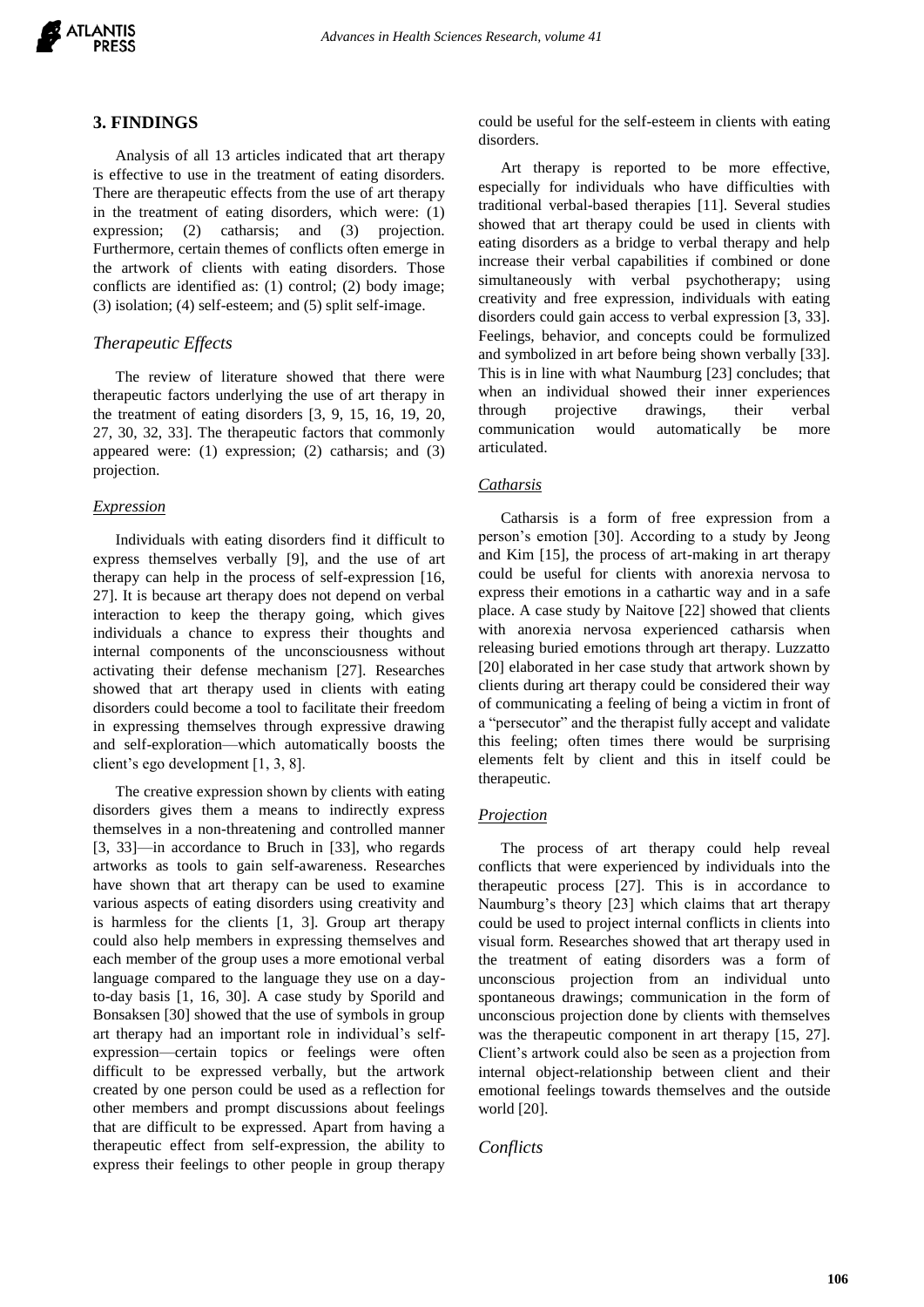Several studies that were analyzed showed certain themes of conflicts which were illustrated in the artwork of patients with eating disorders. These conflicts were identified as: (1) control; (2) body image; (3) isolation; (4) self-esteem; and (5) split self-image.

## *Control*

In several case studies, individuals with eating disorders tend to have one or more family members that could be deemed as too controlling—making those individuals feel as if they didn't have control [1, 7, 15, 22, 27]. Individuals with eating disorders consider their body as a part of themselves, but did not feel that they have control over it [7, 9]. This aspect of control could be seen in the artwork of individuals during art therapy; such as a figure that was seen in a threatening situation but was vulnerable and had no control [1, 7], or a figure that was trapped and controlled by another creature [1, 20].

In art therapy, individuals could feel in control over the art materials that they used without the fear of losing control like how they would in verbal interaction [9, 33]. How individuals chose art materials and expressed their artwork during therapy reflected their tendency to control situations to feel secure [1, 9]. Their obsessive compulsive behavior was displayed through their artmaking process [1, 7].

#### *Body Image*

Body image conflict is often shown in clients with eating disorders [24, 30]. In several case studies, body image conflict was often illustrated in drawings created during art therapy [1, 7, 15]. In Crowl's case study [7], clients were asked to draw themselves and they often drew a little girl. They saw themselves as a child.

This showed the existence of body image conflict that is divided in two: clients with eating disorders did not want to have womanly figures and thus tried to neutralize their body shape to that of a child. This conflict was reflected in a case study by Acharya and colleagues [1], where the artwork of X illustrated abstract shapes in bright colors. According to X, the artwork expressed the anxiety she felt when she gained weight. Opposite to the bright colors she used in the drawing, X expressed feeling of negativity and hatred towards herself.

#### *Isolation*

Individuals with eating disorders often feel socially isolated [24] or isolate themselves [9]. In several drawings in a case study by Acharya and colleagues [1], this conflict of isolation could be seen in drawings that illustrated a figure standing alone and isolated in its surrounding. Isolation is often related with the color black and bad weather. A case study conducted by Luzzatto [20] also showed an artwork that reflected the theme of isolation—a figure was seen standing alone; trapped with no companions, similarly to a case study by Naitove [22] which showed themes of emptiness and loneliness in client's artwork.

The conflict of isolation was also illustrated by a client with anorexia nervosa during art therapy—which was seen as feelings of emptiness and loneliness. For example, clients would draw an empty house, abandoned and left by the family, or a figure that the client would describe as vulnerable, afraid, and alone. This illustration represented the feeling that the client felt at that time [33].

#### *Self-esteem*

Most individuals with eating disorders have low self-esteem [9, 24], and this conflict became more visible and could be identified during art therapy [7, 15, 30]. In a case study done by Crowl [7], clients with anorexia nervosa showed very low self-esteem and this was indicated when they were asked to draw themselves. Clients would take the smallest paper and fold it so that it would become smaller before drawing themselves. This implied a low self-esteem—a feeling that they are small and insignificant. Individuals with anorexia nervosa with low self-esteem tends to want to make themselves more likeable (Meechan, in [7]), and this could be seen in their artwork.

To illustrate, drawings of clowns often appeared in client's artwork [7]; clowns were often associated with fun, lowing, and likeable traits. Deeper implications related to drawings of clowns were that they were just a joke and a caricature; that they could not be taken seriously. Bruch in [7] illustrated that individuals with anorexia nervosa often found it difficult to achieve a respectable self-identity and this theory could be associated with the reason why they drew clowns as their self-identity.

## *Split self-image*

Researches showed that there was a conflict of split self-image reflected in the artwork of clients with anorexia nervosa [7, 20, 33]. Client's artwork could be analyzed from different angles—on the pre-oedipal side; the separation between the good mother figure and the bad mother figure; and on the oedipal side; separation between different parts of the individual—where the individual's needy and dependant side were hidden, and the aggressive and full of denials side were rejected [20]. This conflict was also clearly illustrated in a case study by Wolf and colleagues [33] where there was a split self-image in the artwork of clients with anorexia nervosa. As an example, self-illustrations showed a smiling exterior but had sadness and tears behind it; or a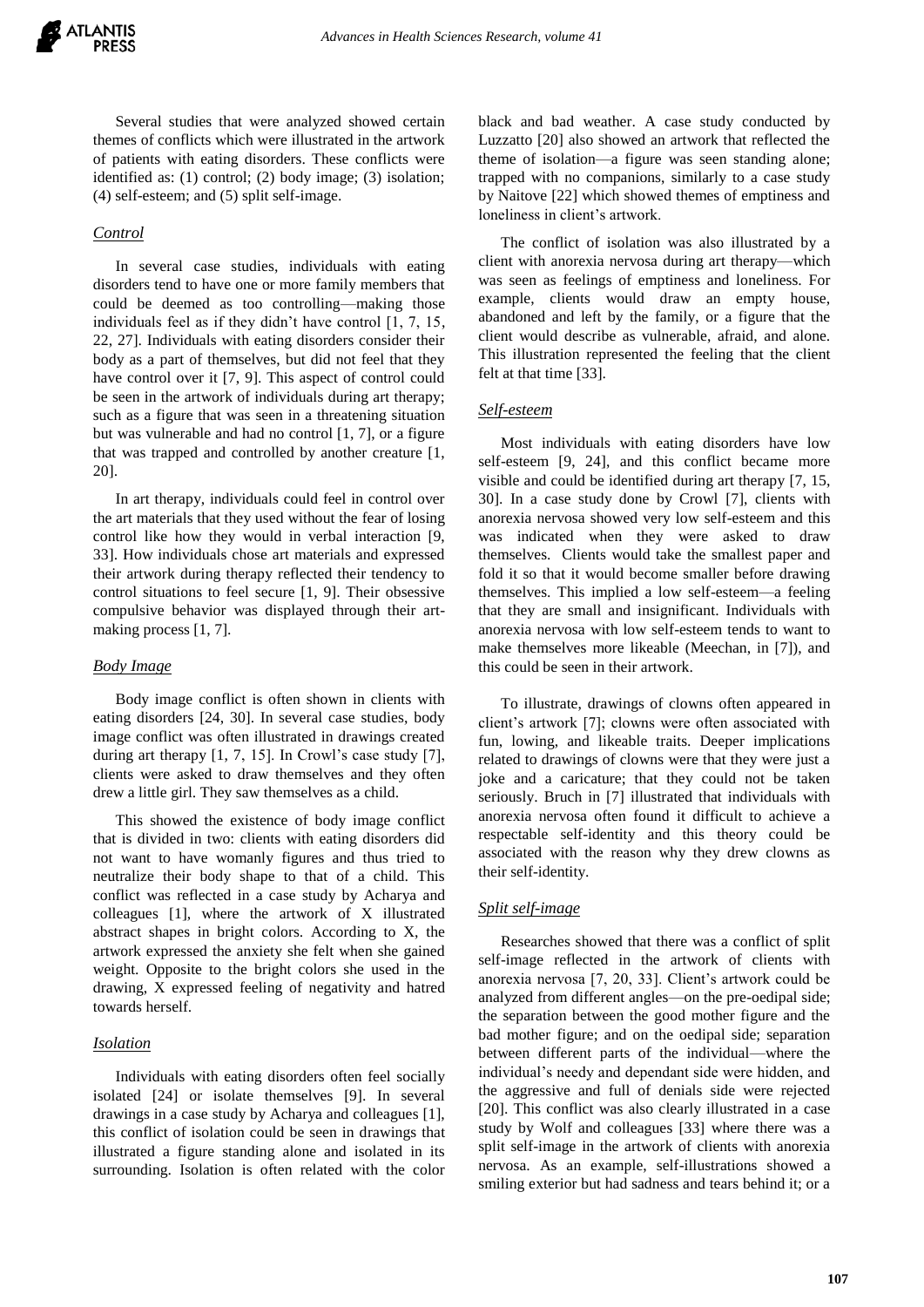drawing of a face split in two—the left side with gray colors and the right side with bright colors—but either side looked unhappy. The drawing represented the client's old self (gray side) and the new, more thoughtful side. The client often saw themselves as "the true enemy" and displayed this in the artwork (such as drawing themselves as a dueler).

In a case study by Crowl [7], there was a split selfimage and this could be seen clearly in the artwork—for instance, a drawing of twin clowns with one conjoined body and both of them were seen to express opposite emotions; happiness and sadness. This conflict exhibited feelings that were often described by clients with anorexia nervosa—where they often felt split in two and were two people in the same body.

# **4. DISCUSSION**

All 13 reviewed articles showed that art therapy was effective to use in the treatment of eating disorders. Furthermore, there were therapeutic effects in the use of art therapy in eating disorder treatments. Lastly, several conflicts were illustrated in the artwork of clients with eating disorders. The therapeutic effects shown in the use of art therapy in eating disorder treatment were (1) expression, where art therapy could be used as a tool to facilitate free expression with drawings and selfexploration; (2) catharsis, where art therapy could be useful to release emotions in a cathartic way; and (3) projection, where art therapy could help in the expression of conflicts in individuals with eating disorders unto the therapeutic process. Whereas the conflicts that often emerged in the artwork of individuals with eating disorders were (1) control, seen from individuals' artwork of vulnerable figures and how they utilized art materials; (2) body-image, seen from individual's artwork which implied efforts in neutralizing their bodies or expressed anxiety related to weight gain; (3) isolation, seen from the themes of isolation which often emerged in the form of lonely figures and dark colors; (4) self-esteem, seen from the artwork and how individuals used art materials; and (5) split self-image, seen from how individuals portrayed a self-image divided in two.

This systematic review has several limitations. First, despite reviewing literatures of art therapy in the treatment of eating disorders, there were limitations such as the difference in the forms of art therapy used, the duration of each therapy, as well as the type of eating disorders experienced by each client. Second, the number of literatures being reviewed were relatively small. This was due to the lack of literatures that fit the criteria of inclusion for this study. Lastly, despite showing implications of being effective, there were no empirical studies that focused on researching this form of therapy in eating disorder treatments.

Literature that discussed art therapy also has its drawbacks in terms of subjective interpretation; the basis of art therapy is psychoanalysis—it does not measure visible behaviors. In art therapy, the therapist has an important role because the effectiveness of the treatment depends on accurate analysis done by the therapist. Questions of whether art therapy needs to be standardized might appear—where it is important to have at least one model of standardized art therapy in the hopes that interpretations would not be subjective. However, having art therapy standardized would only go against the basic concept of art therapy, which is individual expression [11]. By making a "standard", the therapeutic effects of art therapy might lessen.

# **ACKNOWLEDGMENTS**

The author would like to thank the Faculty of Psychology, Universitas Tarumanagara for their support, and wish to show appreciation for those who provided assistance in the making of this research.

# **REFERENCES**

- [1] Acharya, M., Wood, M. J. M., & Robinson, P. H. (1995). What can the art of anorexic patients tell us about their internal world: A case study. European Eating Disorders Review, 3(4), 242–254. https://doi.org/10.1002/erv.2400030406
- [2] American Psychiatric Association. (2013). DSM-5 Diagnostic Classification. In Diagnostic and Statistical Manual of Mental Disorders. https://doi.org/10.1176/appi.books.9780890425596 .x00diagnosticclassification
- [3] Anzules, C., Haenni, C., & Golay, A. (2007). An experience of art therapy for patients suffering from obesity. European Diabetes Nursing, 4(2), 72–76. https://doi.org/10.1002/edn.81
- [4] Branagan, A., O'Halloran, E., Canty, N., O'Neill, M. B., & Stokes, H. (2019). Children with eating disorders presenting to non-tertiary paediatric units in Ireland—a case series. Archives of Disease in Childhood, 104(3), 317-428. http://dx.doi.org/10.1136/archdischild-2019 epa.751
- [5] Bucharova, M., Mala, A., Kantor, J., & Svobodova, Z. (2020). Arts therapies interventions and their outcomes in the treatment of eating disorders: Scoping review protocol. Behavioral Sciences, 10(12), 1-13. https://doi.org/10.3390/bs10120188
- [6] Clements, C. T. (1990). Experiential Therapies for Eating Disorders. Journal of Music Therapy. https://doi.org/10.1093/jmt/27.1.47 [7] E. Clarke, O. Grumberg, S. Jha, et al., Counterexampleguided abstraction refinement, in: E.A. Emerson,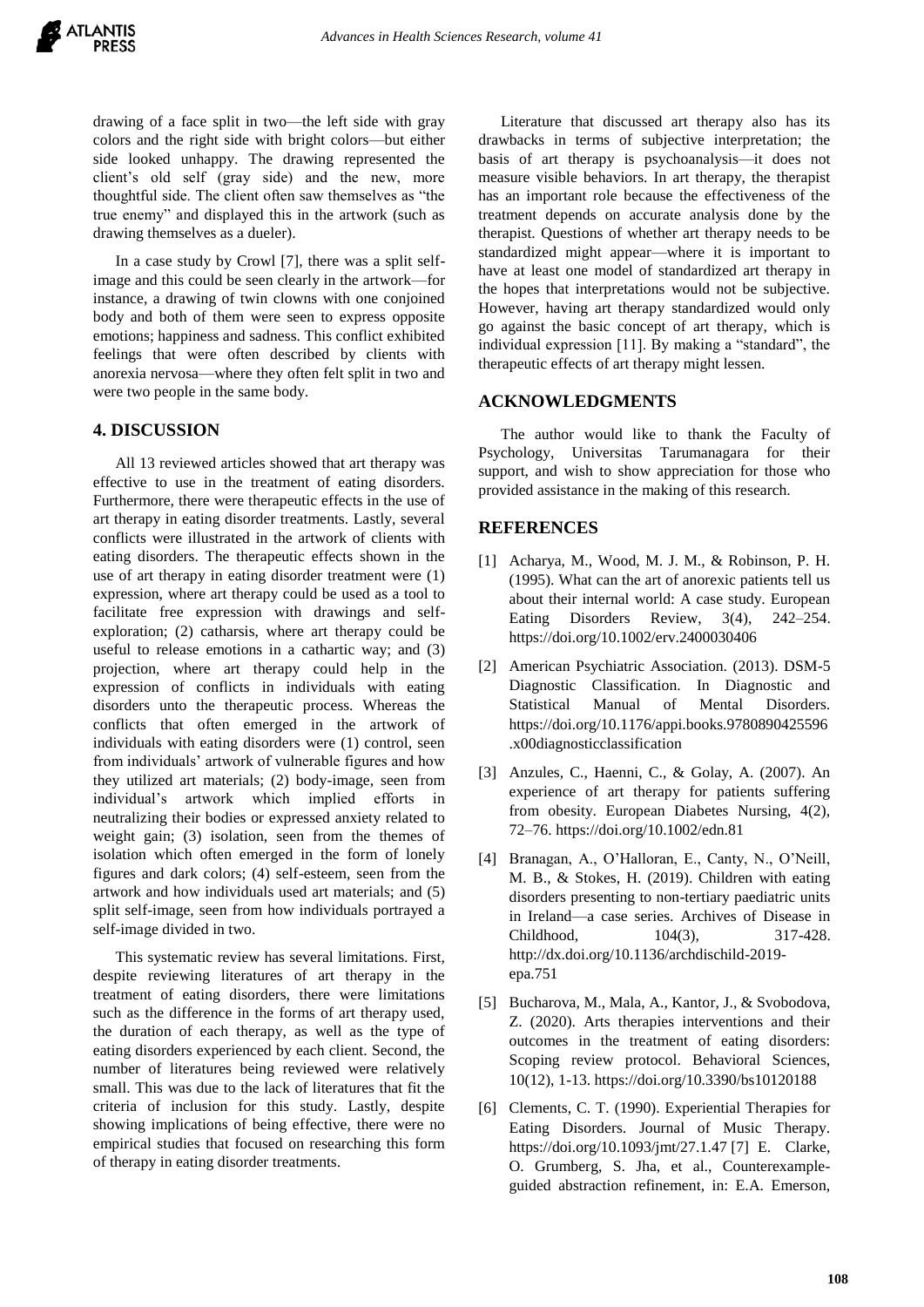A.P. Sistla (Eds.), Computer Aided Verification, Springer, Berlin, Heidelberg, 2000, pp. 154–169. DOI: https://doi.org/10.1007/10722167\_15

- [7] Crowl, M. A. (1980). Art therapy with patients suffering from anorexia nervosa. The Arts in Psychotherapy,  $7(2)$ ,  $141-151$ . https://doi.org/10.1016/0197-4556(80)90019-2
- [8] Demmler, J. C., Brophy, S. T., Marchant, A., John, A., & Tan, J. O. A. (2020). Shining the light on eating disorders, incidence, prognosis and profiling of patients in primary and secondary care: National data linkage study. British Journal of Psychiatry. https://doi.org/10.1192/bjp.2019.153
- [9] Diamond-Raab, L., & Orrell-Valente, J. K. (2002). Art therapy, psychodrama, and verbal therapy. Child and Adolescent Psychiatric Clinics of North America, 11(2), 343–364. https://doi.org/10.1016/s1056-4993(01)00008-6
- [10] Fairburn, C. G. & Walsh, B. T. (2002). Atypical Eating Disorders (Eating Disorder Not Otherwise Specified). In Eating Disorders and Obesity.
- [11] Frisch, M. J., Franko, D. L., & Herzog, D. B. (2006). Arts-based therapies in the treatment of eating disorders. Eating Disorders, 14(2), 131–142. https://doi.org/10.1080/10640260500403857
- [12] Gussak, D. E., & Rosal, M. L. (2015). The Wiley Handbook of Art Therapy. In The Wiley Handbook of Art Therapy. https://doi.org/10.1002/9781118306543
- [13] Hoek, H. W. (2016). Review of the worldwide epidemiology of eating disorders. In Current Opinion in Psychiatry. https://doi.org/10.1097/YCO.0000000000000282
- [14] Holmqvist, G., & Lundqvist-Persson, C. (2012). Is there evidence for the use of art therapy in treatment of psychosomatic disorders, eating disorders and crisis? A comparative study of two different systems for evaluation. Scandinavian Journal of Psychology, 53(1), 47–53. https://doi.org/10.1111/j.1467-9450.2011.00923.x
- [15] Jeong, H. Y., & Kim, Y. R. (2006). Art therapy: Another tool for the treatment of anorexia nervosa. Psychiatry Investigation, 3(1), 107–111.
- [16] Johnson, K., & Parkinson, S. (1999). There's no point raging on your own: Using art therapy in groups for people with eating disorders. Sage Publications, 32(1), 87-96. https://doi.org/10.1177/0533316499321007
- [17] E. Clarke, O. Grumberg, S. Jha, et al., Counterexample-guided abstraction refinement, in:

E.A. Emerson, A.P. Sistla (Eds.), Computer Aided Verification, Springer, Berlin, Heidelberg, 2000, pp. 154–169. DOI: https://doi.org/10.1007/10722167\_15

- [18] Junge, M. B. (2015). History of Art Therapy. In The Wiley Handbook of Art Therapy. <https://doi.org/10.1002/9781118306543.ch1>
- [19] Lock, J., Fitzpatrick, K. K., Agras, W. S., Weinbach, N., & Jo, B. (2018). Feasibility Study Combining Art Therapy or Cognitive Remediation Therapy with Family-based Treatment for Adolescent Anorexia Nervosa. European Eating Disorders Review, 26(1), 62–68. https://doi.org/10.1002/erv.2571
- [20] Luzzatto, P. (1994). Anorexia nervosa and art therapy: The "double trap" of the anorexic patient. The Arts in Psychotherapy, 21(2), 139–143. https://doi.org/10.1016/0197-4556(94)90020-5
- [21] Malchiodi, C. A. (2016). The Art and Science of Art Therapy: Art Therapy and the Brain. In Handbook of Art Therapy.
- [22] Naitove, C. E. (1986). "Life's but a walking shadow"; Treating anorexia nervosa and bulimia. The Arts in Psychotherapy, 13(2), 107–119. https://doi.org/10.1016/0197-4556(86)90018-3
- [23] Naumburg, M. (1967). Dynamically oriented art therapy. In Current psychiatric therapies.
- [24] Nolen-Hoeksema, S. (2014). Abnormal psychology (6th Ed.). In Abnormal psychology (6th Ed.).
- [25] Nowakowski, M. E., McFarlane, T., & Cassin, S. (2013). Alexithymia and eating disorders: A critical review of the literature. Journal of Eating Disorders, 1(1). https://doi.org/10.1186/2050-2974- 1-21
- [26] Pike, K. M., & Dunne, P. E. (2015). The rise of eating disorders in Asia: A review. In Journal of Eating Disorders. https://doi.org/10.1186/s40337- 015-0070-2
- [27] Rehavia-Hanauer, D. (2003). Identifying conflicts of anorexia nervosa as manifested in the art therapy process. Arts in Psychotherapy, 30(3), 137–149. https://doi.org/10.1016/S0197-4556(03)00049-2
- [28] Sholt, M., & Gavron, T. (2006). Therapeutic qualities of clay-work in art therapy and psychotherapy: A review. Art Therapy, 23(2), 66– 72.

https://doi.org/10.1080/07421656.2006.10129647

[29] Spooner, H. (2016). Embracing a Full Spectrum Definition of Art Therapy. Art Therapy, 33(3),